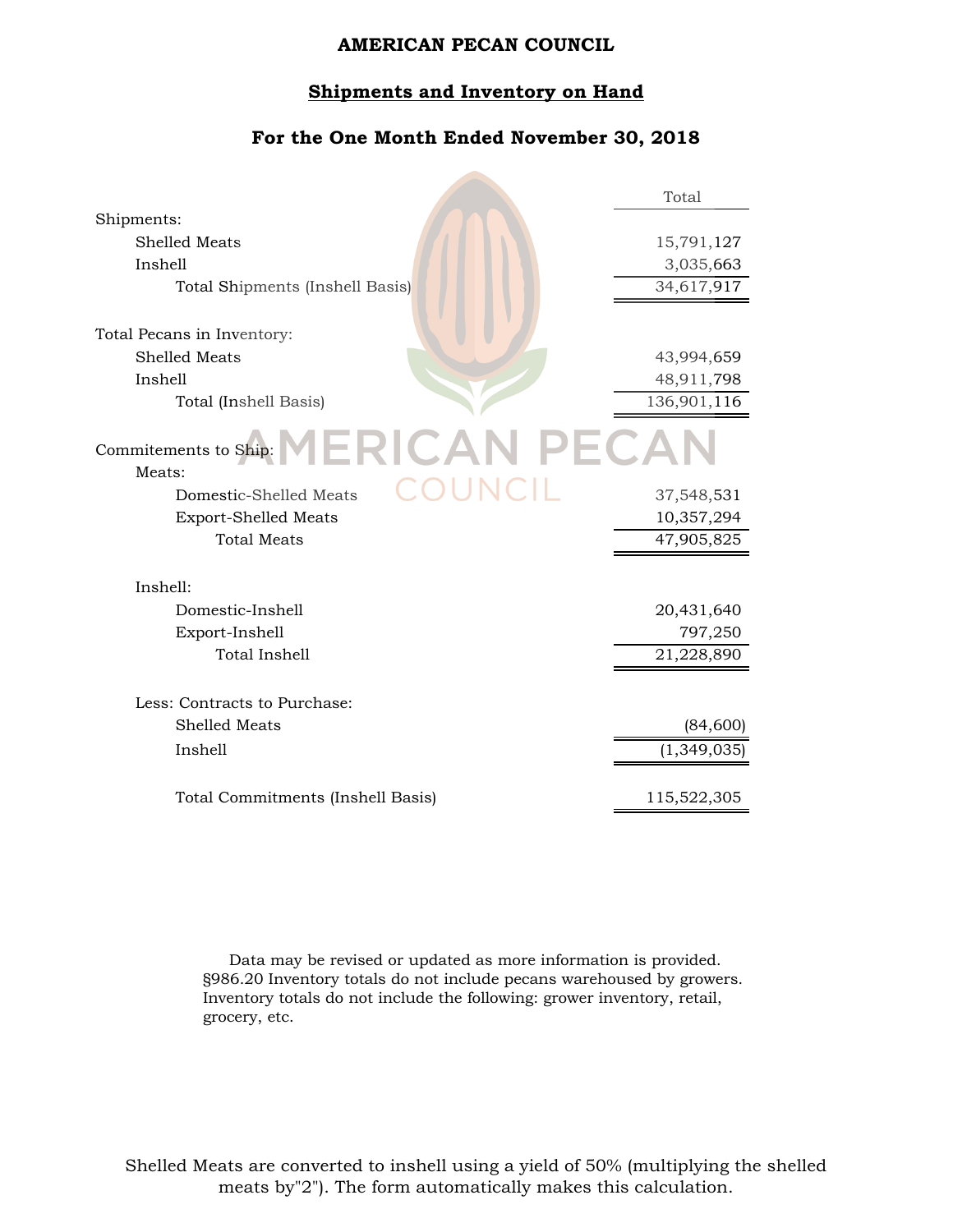# **Mexico Exports and Foreign Purchases**

### **For the One Month Ended November 30, 2018**

#### **INSHELL PECANS EXPORTED TO MEXICO FOR SHELLING AND RETURNED TO U.S. AS SHELLED MEATS**

|                                                                 | Total      |
|-----------------------------------------------------------------|------------|
| Inshell Exported for Shelling:                                  |            |
| Mexico                                                          | 258,400    |
| Total Inshell Exported for Shelling                             | 258,400    |
| Shelled Meats - Produced in U.S. Inshell Returned to U.S.:      |            |
| Mexico                                                          | 105,924    |
| Total Shelled Meats - Produced in U.S. Inshell Returned to U.S. | 105,924    |
| PECANS PURCHASED OUTSIDE THE U.S. BY U.S. HANDLERS              |            |
| <b>AMERICAN PECAN</b>                                           | Total      |
| Shelled Meats:                                                  |            |
| Country of Origin:<br>OUNCIL                                    |            |
| Mexico                                                          | 1,389,480  |
| <b>Total Shelled Meats</b>                                      | 1,389,480  |
| Inshell:                                                        |            |
| Country of Origin:                                              |            |
| Argentina                                                       | 48,501     |
| Mexico                                                          | 17,030,493 |
| Total Inshell                                                   | 17,078,994 |
|                                                                 |            |
| Total (Inshell Basis)                                           |            |
| Mexico                                                          | 19,809,453 |
| Argentina                                                       | 48,501     |
| Total (Inshell Basis)                                           | 19,857,954 |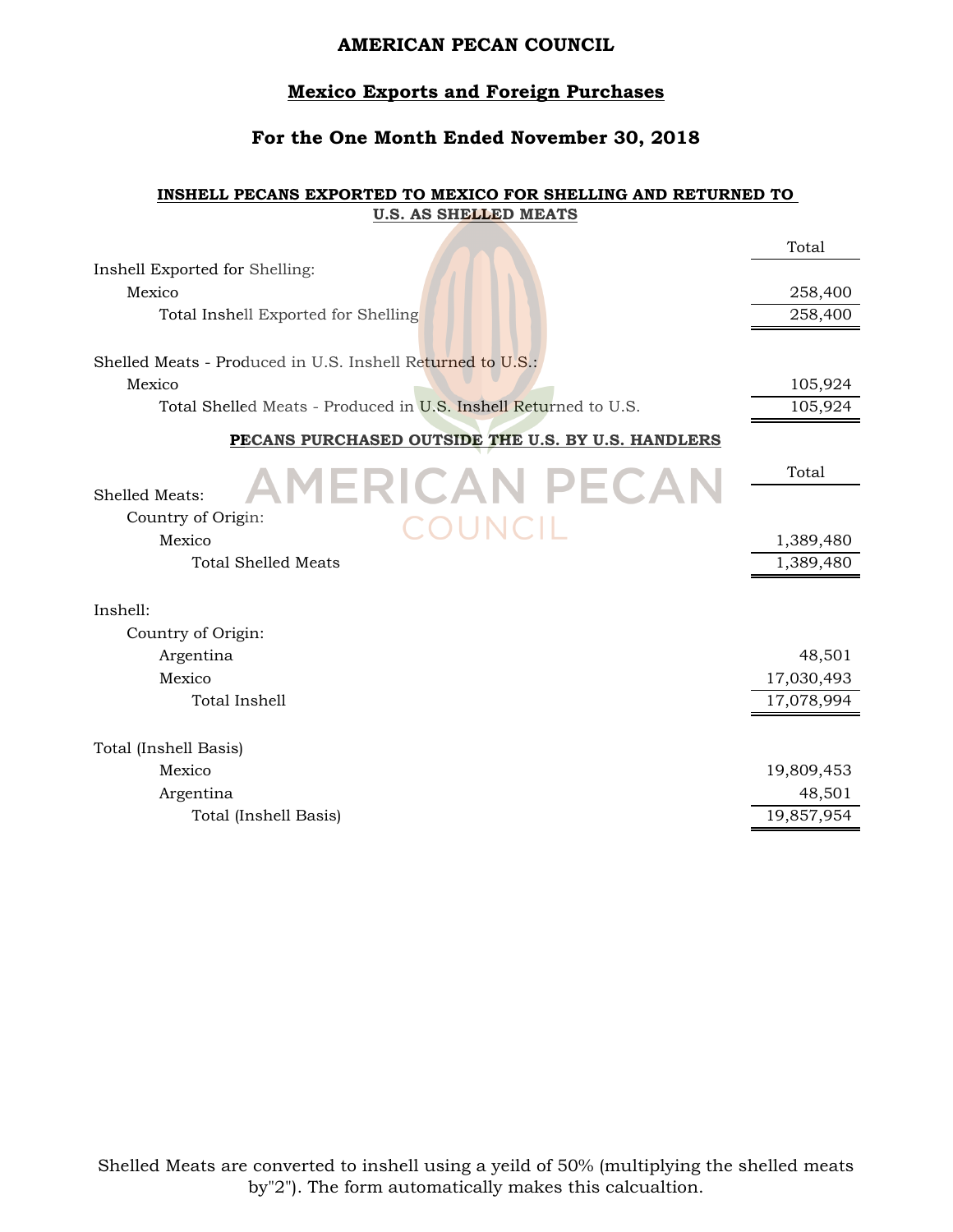# **Destination Report**

### **For the One Month Ended November 30, 2018**

|                     | 2018 - 2019 - Current             |           |              |                       |
|---------------------|-----------------------------------|-----------|--------------|-----------------------|
| World Region        | One Month Ended November 30, 2018 |           |              |                       |
| Destination         | Shelled                           | Inshell   | Sub-Standard | Total (Inshell Basis) |
|                     |                                   |           |              |                       |
| Africa              |                                   |           |              |                       |
| Algeria             | $-0-$                             | $-0-$     | $-0-$        | $-0-$                 |
| Egypt               | $-0-$                             | $-Q-$     | $-0-$        | $-0-$                 |
| <b>Total Africa</b> | $-0-$                             | $-0-$     | $-0-$        | $-0-$                 |
| Asia                |                                   |           |              |                       |
| China               | $-0-$                             | $-0-$     | $-0-$        | $-0-$                 |
| Hong Kong           | $-0-$                             | 2,930,181 | $-0-$        | 2,930,181             |
| India               | $-0-$                             | $-0-$     | $-0-$        | $-0-$                 |
| Japan               | 84,420                            | $-0-$     | $-0-$        | 168,840               |
| Kuwait              | $-0-$                             | $-0-$     | $-0-$        | $-0-$                 |
| Malaysia            | $-0-$                             | $-0-$     | $-0-$        | $-0-$                 |
| Philippines         | $-0-$                             | $-0-$     | $-0-$        | $-0-$                 |
| Qatar               | $-0-$                             | $-0-$     | $-0-$        | $-0-$                 |
| Singapore           | $-0-$                             | $-0-$     | $-0-$        | $-0-$                 |
| South Korea         | 48,000                            | $-0-$     | $-0-$        | 96,000                |
| Thailand            | 18,000                            | $-0-$     | $-0-$        | 36,000                |
| Taiwan              | $-0-$                             | $-0-$     | $-0-$        | $-0-$                 |
| Vietnam             | $-0-$                             | $-0-$     | $-0-$        | $-0-$                 |
| <b>Total Asia</b>   | 150,420                           | 2,930,181 | $-0-$        | 3,231,021             |
| Australia/Oceania   |                                   |           |              |                       |
| Australia           | $-0-$                             | $-0-$     | $-0-$        | $-0-$                 |
| Total Australia     | $-0-$                             | $-0-$     | $-0-$        | $-0-$                 |
|                     |                                   |           |              |                       |
| Europe<br>Austria   | $-0-$                             | $-0-$     | $-0-$        | $-0-$                 |

Shelled Meats are converted to inshell using a yield of 50% (multiplying the shelled meats by"2"). The form automatically makes this calcualtion.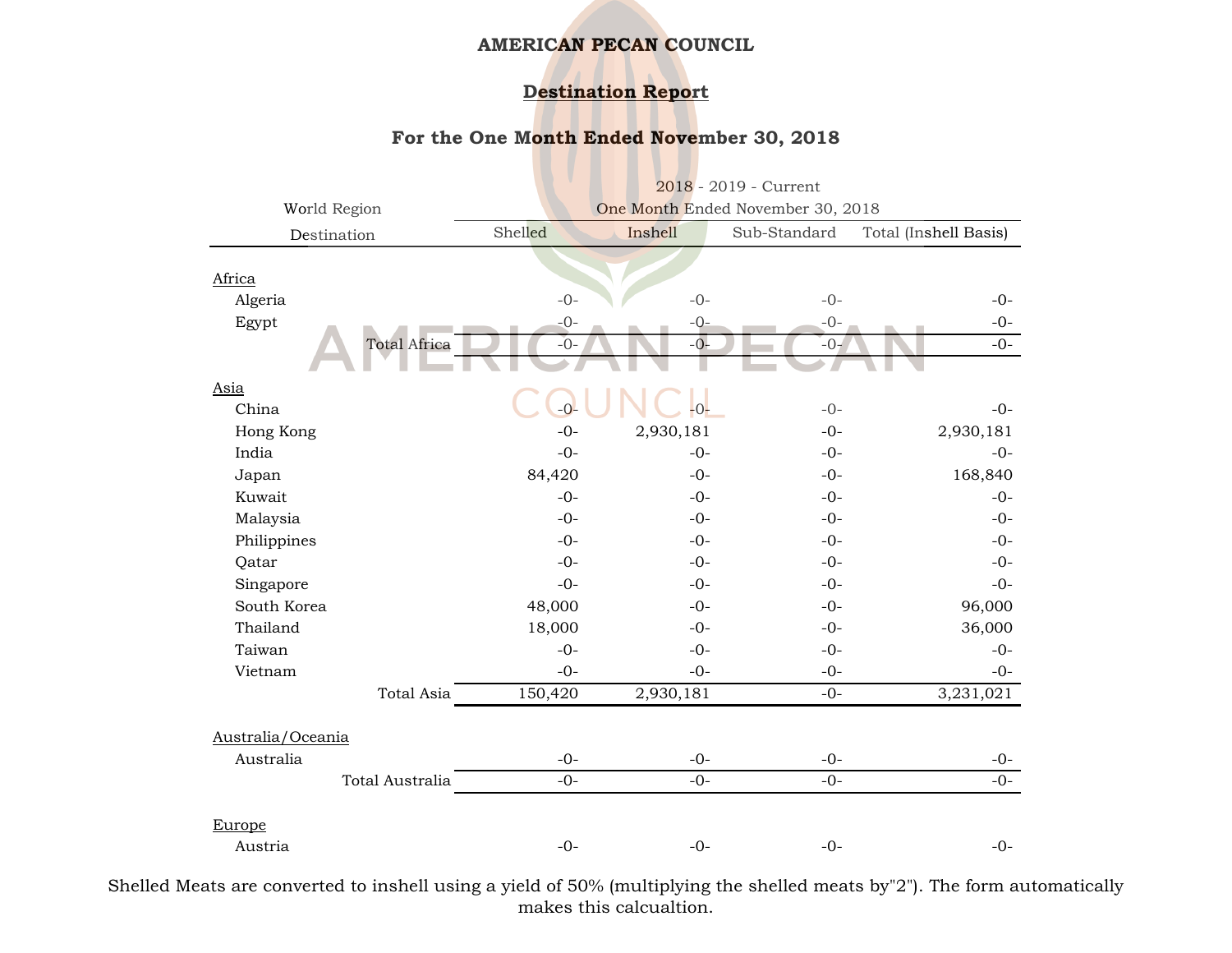# **Destination Report**

### **For the One Month Ended November 30, 2018**

|                             | $2018 - 2019$ - Current           |         |              |                       |
|-----------------------------|-----------------------------------|---------|--------------|-----------------------|
| World Region                | One Month Ended November 30, 2018 |         |              |                       |
| Destination                 | Shelled                           | Inshell | Sub-Standard | Total (Inshell Basis) |
| Belgium                     | 18,960                            | $-0-$   | $-0-$        | 37,920                |
| Czech Republic              | 22,140                            | $-0-$   | $-0-$        | 44,280                |
| Denmark                     | 96,060                            | $-0-$   | $-0-$        | 192,120               |
| France                      | 234,900                           | $-0-$   | $-0-$        | 469,800               |
| Germany                     | 83,970                            | $-0-$   | $-0-$        | 167,940               |
| Greece                      | $-0-$                             | $-0-$   | $-0-$        | $-0-$                 |
| Italy                       | -0                                | $-0-$   | $-0-$        | $-0-$                 |
| Lithuania                   | 42,000                            | $-0-$   | $-0-$        | 84,000                |
| Netherlands                 | 292,020                           | $-0-$   | $-0-$        | 584,040               |
| Norway                      | $-0-$                             | $-0-$   | $-0-$        | $-0-$                 |
| Poland                      | $-0-$                             | $-0-$   | $-0-$        | $-0-$                 |
| Portugal                    | $-0-$                             | $-0-$   | $-0-$        | $-0-$                 |
| Russia                      | $-0-$                             | $-0-$   | $-0-$        | $-0-$                 |
| Slovenia                    | 1,800                             | $-0-$   | $-0-$        | 3,600                 |
| Spain                       | 42,600                            | $-0-$   | $-0-$        | 85,200                |
| Sweden                      | 5,400                             | $-0-$   | $-0-$        | 10,800                |
| Switzerland                 | 40,500                            | $-0-$   | $-0-$        | 81,000                |
| United Kingdom              | 263,250                           | $-0-$   | $-0-$        | 526,500               |
| <b>Total Europe</b>         | 1,143,600                         | $-0-$   | $-0-$        | 2,287,200             |
|                             |                                   |         |              |                       |
| Middle East                 |                                   |         |              |                       |
| Israel                      | 111,600                           | $-0-$   | $-0-$        | 223,200               |
| Jordan                      | $-0-$                             | $-0-$   | $-0-$        | $-0-$                 |
| Lebanon                     | 15,000                            | $-0-$   | $-0-$        | 30,000                |
| Saudi Arabia                | $-0-$                             | $-0-$   | $-0-$        | $-0-$                 |
| Turkey                      | $-0-$                             | $-0-$   | $-0-$        | $-0-$                 |
| <b>United Arab Emirates</b> | 1,500                             | $-0-$   | $-0-$        | 3,000                 |
| <b>Total Middle East</b>    | 128,100                           | $-0-$   | $-0-$        | 256,200               |

Shelled Meats are converted to inshell using a yield of 50% (multiplying the shelled meats by"2"). The form automatically makes this calcualtion.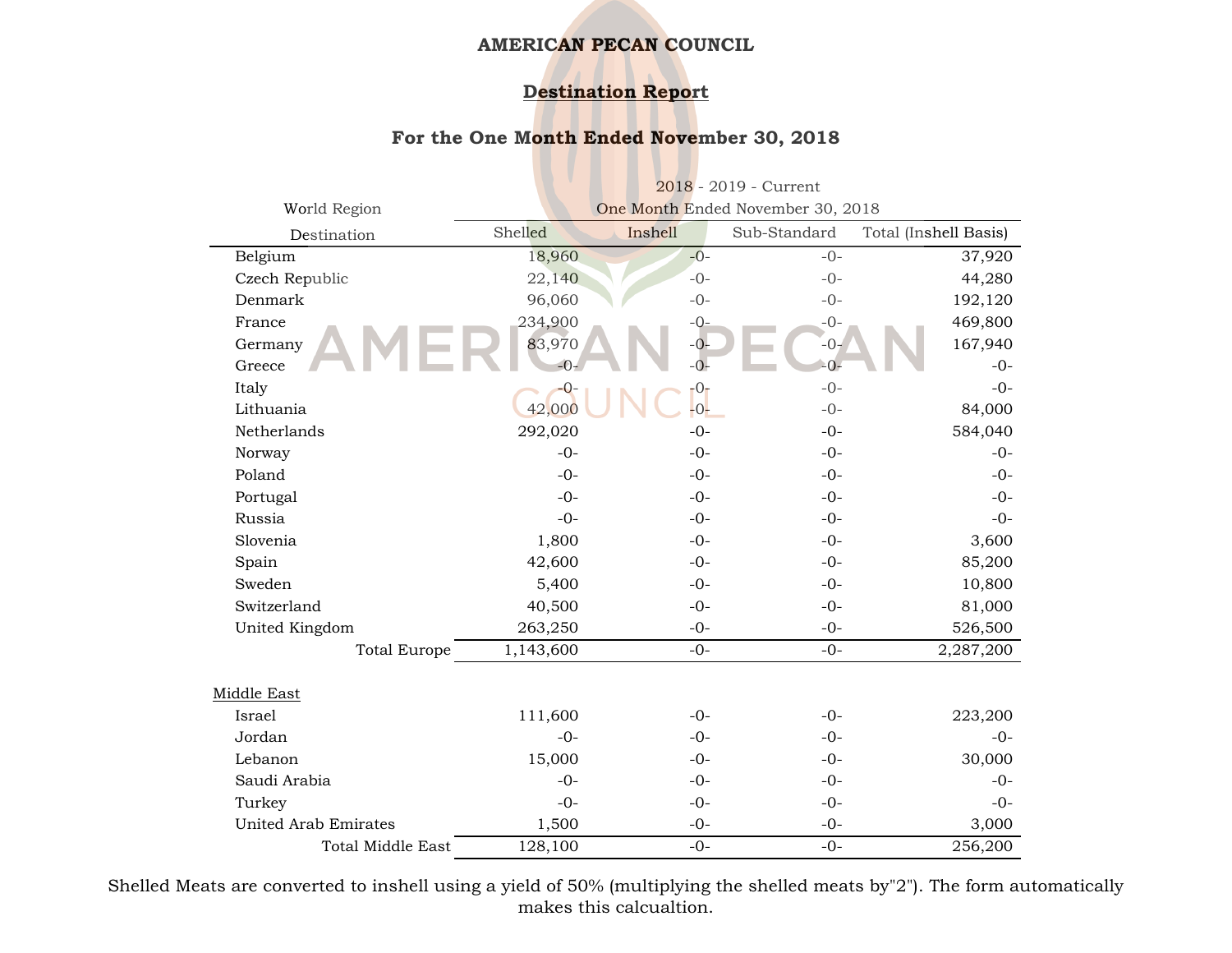# **Destination Report**

### **For the One Month Ended November 30, 2018**

|                            | $2018 - 2019$ - Current           |           |              |                       |
|----------------------------|-----------------------------------|-----------|--------------|-----------------------|
| World Region               | One Month Ended November 30, 2018 |           |              |                       |
| Destination                | Shelled                           | Inshell   | Sub-Standard | Total (Inshell Basis) |
|                            |                                   |           |              |                       |
| North America              |                                   |           |              |                       |
| Canada                     | 805,380                           | 29,896    | $-0-$        | 1,640,656             |
| Mexico                     | 81,000                            | $-0-$     | $-0-$        | 162,000               |
| <b>Total North America</b> | 886,380                           | 29,896    | $-0-$        | 1,802,656             |
|                            |                                   |           |              |                       |
| South American             |                                   |           |              |                       |
| Columbia                   |                                   | $-0-$     | $-0-$        | $-0-$                 |
| Peru                       | 24,000                            | $-0-$     | $-0-$        | 48,000                |
| Trinidad                   | 13,500                            | $-0-$     | $-0-$        | 27,000                |
| Total South America        | 37,500                            | $-0-$     | $-0-$        | 75,000                |
|                            |                                   |           |              |                       |
| <b>Total Exports</b>       | 2,346,000                         | 2,960,077 | $-0-$        | 7,652,077             |
| Grand Total Shipments      | 2,346,000                         | 2,960,077 | $-0-$        | 7,652,077             |